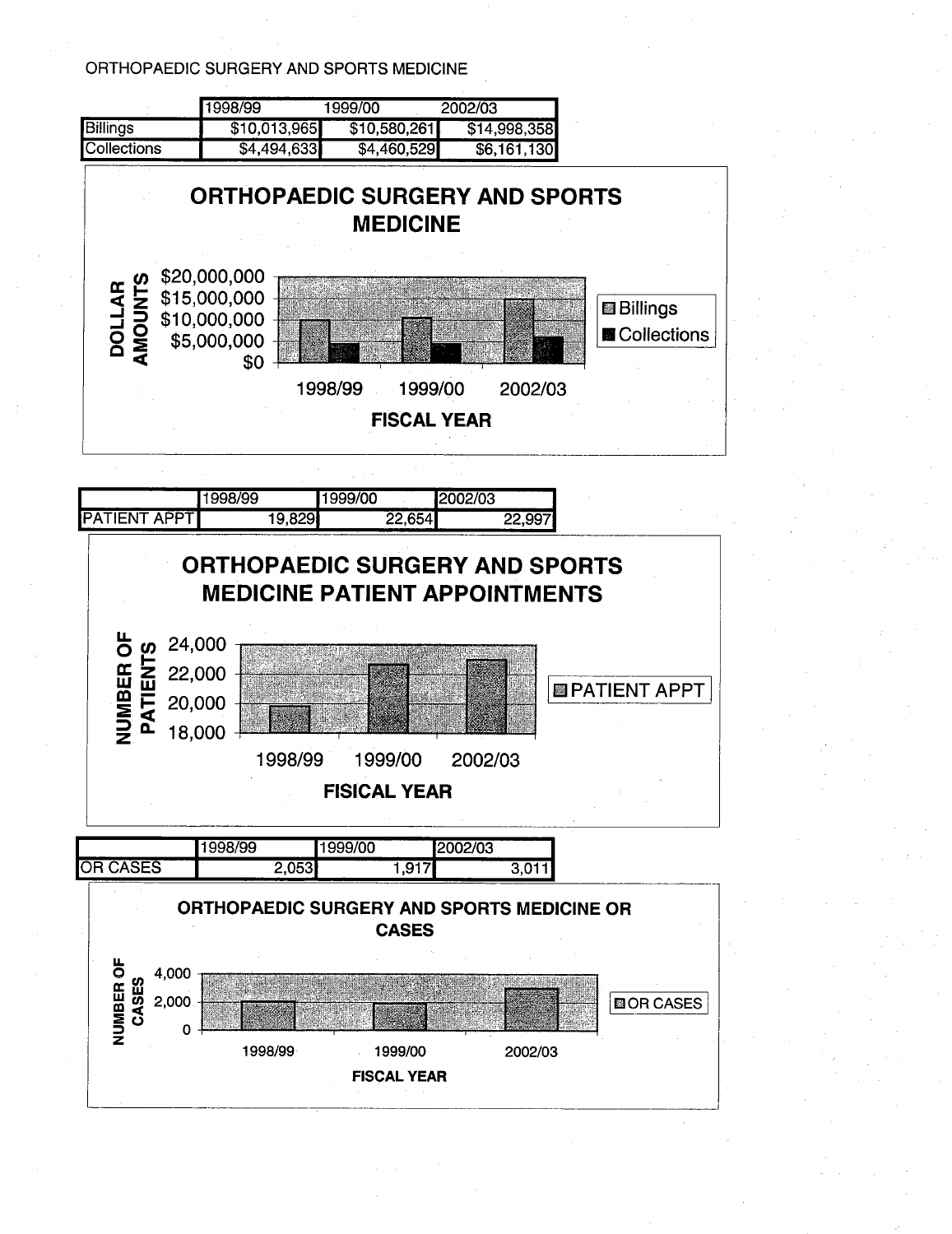| ORTHOPEDIC'SPORTS MEDICINE<br><b>CLINIC VISI</b> |        |        |        |        |               |          |          |             |
|--------------------------------------------------|--------|--------|--------|--------|---------------|----------|----------|-------------|
| <b>Fiscal Year</b>                               | 196-97 | 97-98  | 198-99 | 199-00 | <b>100-01</b> | $IU1-O2$ | $IO2-03$ | $1.03 - 04$ |
| <b>Patient Visits</b>                            | 19,660 | 19,963 | 19,829 | 22,654 | 23,663        | 23,770   | 22,997   | 24,295      |



\*YTD-Adj.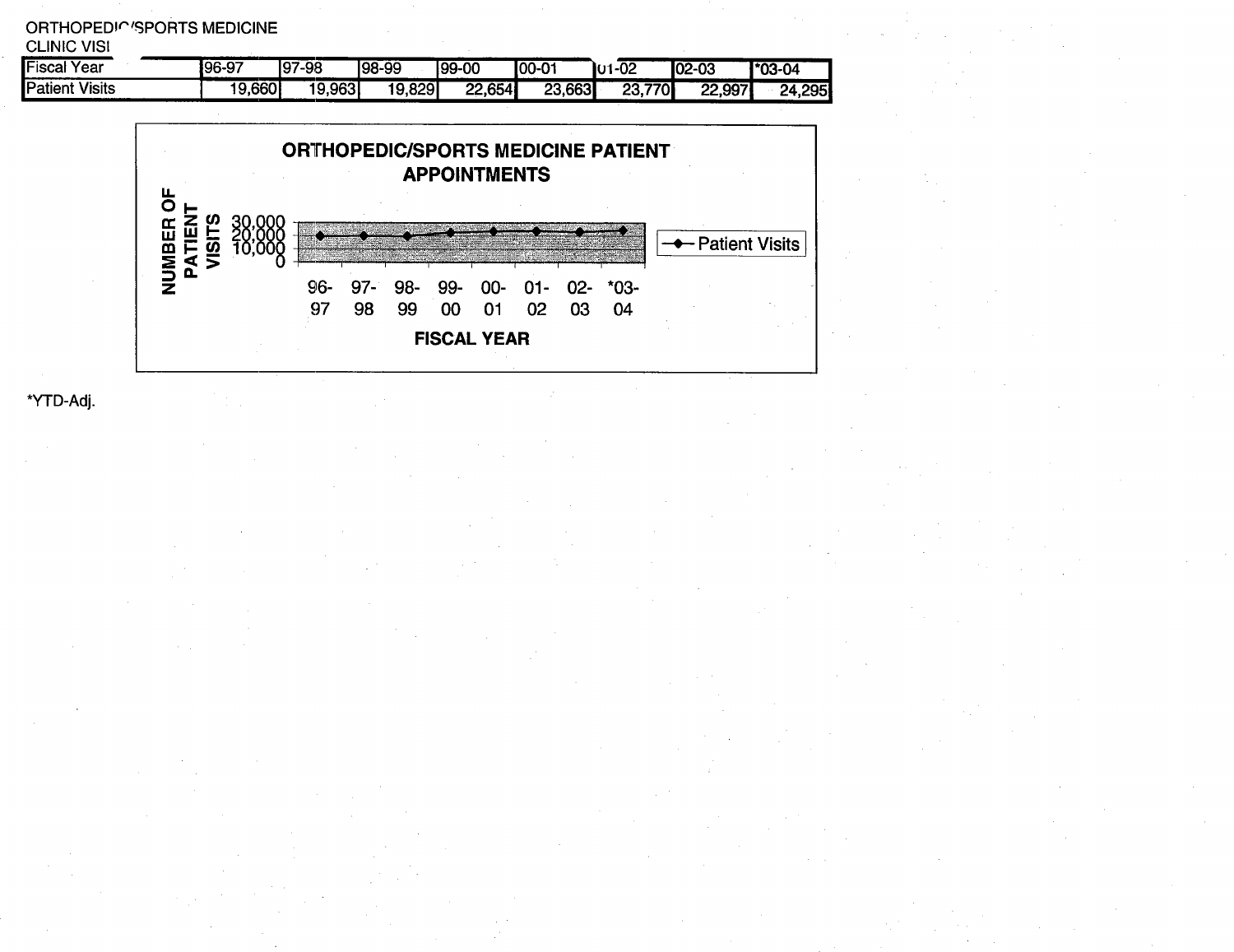Orthopaedics & Sports Medicine

|      | 93-94             | 194-95            | $95-96$     | $196-97$          | $97-98$            | 198-99       | 199-00        | $IOO-O1$        | ו∧י<br>$1-02$<br>ιv | $02 - 03$                   | 03-04       |
|------|-------------------|-------------------|-------------|-------------------|--------------------|--------------|---------------|-----------------|---------------------|-----------------------------|-------------|
| Fees | 7691<br>\$6,553.  | ′.229I<br>\$7.827 | \$7,535,205 | 1.298<br>\$10.341 | \$10.745.<br>.256I | \$10.013.965 | \$10.580.2611 | \$11,617,979    | \$13,692,281        | 4.998.358 \$17.941<br>\$14. | ,069        |
| Cash | .150I<br>\$3.467. | \$3,972,087       | \$3,530,923 | \$4.439,435       | .793.807<br>\$4    | \$4,494,633  | \$4,460,529   | 114.184<br>\$5. | \$5,488,745         | 130 <b>I</b><br>\$6.161     | \$7,276,563 |



#### \*03-04 YTD ADJ.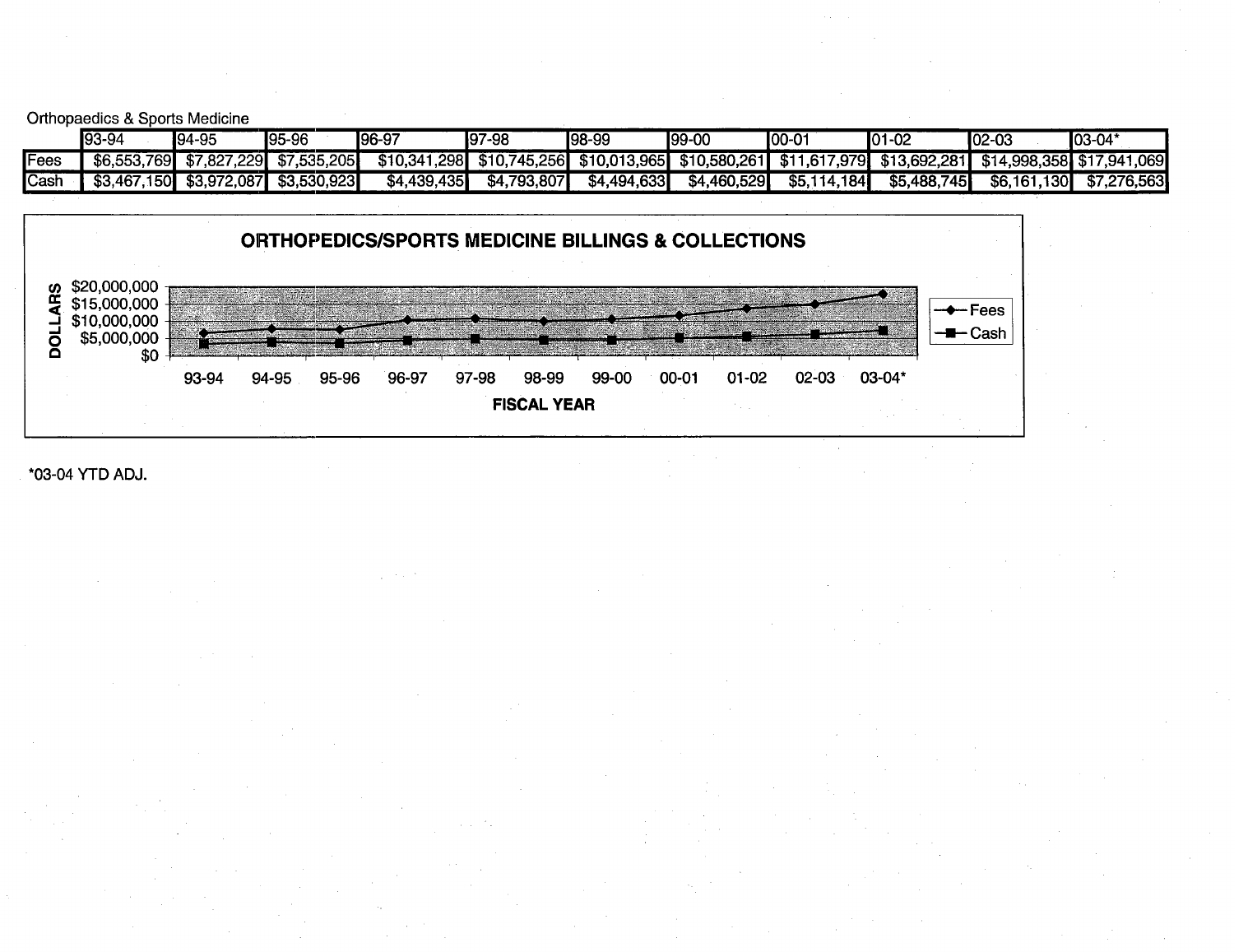#### e de la companya de la companya de la provincia de la companya de la companya de la companya de la companya de<br>La companya de la companya de la companya de la companya de la companya de la companya de la companya de la co KENTUCKY MEDICA'' SERVICES FND, INC.<br>ORTHOPAEDIC SI. Y FY 2001-02

 $\sim$ 

|                                           | <b>MONTHLY</b>     |                |                 |                 |                |                |                |                | <b>BUDGET VS.</b> |
|-------------------------------------------|--------------------|----------------|-----------------|-----------------|----------------|----------------|----------------|----------------|-------------------|
|                                           | <b>PROJECTIONS</b> | <b>JANUARY</b> | <b>FEBRUARY</b> | <b>MARCH</b>    | <b>APRIL</b>   | MAY            | <b>JUNE</b>    | <b>YTD</b>     | <b>ACTUAL</b>     |
| <b>BEGINNING BALANCE</b>                  |                    | \$1,225,825.58 | \$1,254,885.67  | \$1,122,708.07  | \$1,184,736.98 | \$1,249,805.23 | \$1,321,375.49 | \$1,165,444.30 |                   |
|                                           |                    |                |                 |                 |                |                |                |                |                   |
| GROSS INCOME:                             | \$365.026          | \$398,093.60   | \$417,905.39    | \$418,936.45    | \$430,947.24   | \$424,244,83   | S416,293.71    | \$4,917,738.47 | \$537,428         |
| <b>FEE FOR SERVICE</b>                    |                    | S6,154.65      | \$6,787.25      | S7.491.28       | S7.141.63      | \$5,898.86     | \$6,138.88     | \$74,539.90    | \$21,806          |
| C.A.T.S. (EXCLUDES D / S)                 | \$4,395<br>\$0     | \$1,658.08     | \$866.79        | \$1.364.49      | \$1.393.09     | \$1,932.97     | \$1,530.83     | \$27,035.17    | \$27,035          |
| NON-MD                                    | S0                 | \$373.00       | \$141.00        | <b>\$268.18</b> | \$385.00       | \$120.00       | \$125.00       |                |                   |
| NON-MD (C.A.T.S.)                         |                    |                |                 |                 |                |                |                | \$3,864.27     | \$3,864           |
| <b>DRUGS &amp; SUPPLIES</b>               | \$1,059            | \$737.14       | (S2,514.96)     | \$241.16        | \$1,517.88     | \$1,387.84     | \$1,509.75     | \$20,396.85    | \$7,690           |
| <b>FINANCIAL COUNSELORS</b>               | SO.                | \$683.00       | \$7,049.50      | \$1.214.00      | \$576.00       | S4.215.00      | \$1,537.00     | \$59,475.30    | \$59,475          |
| <b>UKHMO CAPITATION</b>                   | \$33,890           | \$32,118.41    | \$32,141.81     | \$32,271.97     | \$32,541.15    | \$31,646.02    | \$30,520.96    | \$385,695.22   | (520, 985)        |
| TOTAL INCOME                              | \$404,369          | \$439,817.88   | \$462,376.78    | \$461,787.53    | \$474,501.99   | \$469,445.52   | \$457,656.13   | \$5,488,745.18 | \$636,314         |
|                                           |                    |                |                 |                 |                |                |                |                |                   |
| LESS:                                     |                    |                |                 |                 |                |                |                |                |                   |
| BUSINESS OFFICE/FRINGES/MALPRACTICE/OTHER | \$51,629           | \$56,265.88    | \$59,688.36     | \$59,185.49     | \$60,692.55    | \$60,120.50    | \$58,602.06    | \$701,194.32   |                   |
| KY CLINIC CENTRAL ADMIN/PRIM CARE SUPPORT | \$9,074            | \$8,740.99     | \$9,277.68      | \$9,198.27      | \$9,424.12     | \$9,320.09     | \$9,089.81     | \$108,748.97   |                   |
| KY CLINIC SOUTH FACILITY SUPPORT          | \$1,008            | \$1,092.62     | \$1,159.71      | S1.149.78       | \$1,178.02     | \$1,165.01     | \$1,136.23     | \$13,593.62    |                   |
| <b>DEAN'S TAX</b>                         | \$32,265           | \$34,963.97    | \$37,110.72     | \$36,793.10     | \$37,696.48    | \$37,280.38    | \$36,359.24    | \$434,995.90   |                   |
| DEPT'L TAX                                | \$20,569           | \$22,393.12    | \$23,709.48     | \$23,538.86     | \$24,122.19    | \$23,870.94    | \$23,263.47    | \$278,885.77   |                   |
| <b>TOTAL TAXES</b>                        | \$114,545          | \$123,456.58   | \$130,945.95    | \$129,865.50    | \$133,113.36   | \$131,756.92   | \$128,450.81   | \$1,537,418.58 |                   |
| <b>NET CASH RECEIPTS</b>                  | \$289,824          | \$316,361.30   | \$331,430.83    | \$331,922.03    | \$341,388.63   | \$337,688.60   | \$329,205.32   | \$3,951,326.60 | \$473,437         |
|                                           |                    |                |                 |                 |                |                |                |                |                   |
| LESS OP EXPENSES:                         |                    |                |                 |                 |                |                |                |                |                   |
| <b>FACULTY SALARIES</b>                   | \$117,306          | \$117,139.99   | \$117,140.01    | \$117,410.81    | \$116,762.28   | \$117,878.87   | \$106,546.82   | \$1,279,155.14 | (S128.516)        |
| <b>REALLOCATION</b>                       | SO                 | <b>SO.00</b>   | \$42,981.13     | (57, 227.39)    | \$2,253.21     | <b>SO.00</b>   | \$2.00         | \$243,279.04   | \$243,279         |
| <b>FRINGES</b>                            | \$17,283           | \$19,619.97    | \$29,763.36     | \$18,469.39     | \$17,297.42    | \$14,655.60    | \$12,579.57    | \$169,571.46   | (\$37,830)        |
|                                           | \$27,949           | \$25,512.00    | \$25,536.41     | S25.879.59      | \$25,503.99    | \$27,576.82    | S34,705.64     | \$324,316.03   | (511, 075)        |
| <b>STAFF SALARIES</b>                     |                    |                |                 |                 |                |                |                |                |                   |
| COE                                       | \$6,462            | \$4,708.58     | \$7,987.11      | \$7,761.08      | \$12,577.19    | \$7,578.75     | \$9,919.55     | \$118,287.26   | \$40,747          |
| <b>CLINIC STAFF/FRINGES</b>               | \$67,939           | \$79,786.11    | \$75,062.51     | \$78,435.16     | \$78,848.43    | \$76,474.05    | \$103,478.50   | \$995,595.44   | \$180,327         |
| <b>CLINIC COE</b>                         | \$7,939            | S9.995.45      | \$11,374.09     | \$16,087.54     | \$13,260.08    | \$10,125.62    | \$14,008.89    | \$158,147.14   | \$62,882          |
| <b>KMSF-RFP-OP</b>                        | \$13,911           | \$23,142.75    | \$14,945.82     | \$13,698.36     | \$13,127.05    | \$9,826.33     | \$11,352.18    | \$206,506.32   | \$39,578          |
| <b>TOTAL OP EXPENSE</b>                   | \$258,789          | \$279,904.85   | \$324,790.44    | \$270,514.54    | \$279,629.65   | \$264,116.04   | \$292,593.15   | \$3,494,857.83 | \$389,394         |
|                                           | \$31,035           | \$36,456.45    | S6,640.39       | \$61,407.49     | \$61,758.98    | \$73,572.56    | \$36,612.17    | \$456,468.77   | \$84,043          |
| <b>NET INCOME</b>                         |                    |                |                 |                 |                |                |                |                |                   |
| AMS SUBSIDY ALLOCATION                    | \$5,102            | \$5,101.66     | \$5,101.66      | \$5,101.66      | \$5,101.66     | \$5,101.66     | \$5,101.66     | \$61,219.92    | \$0               |
| DEPARTMENT TRANSFER                       | \$5,400            | \$0.00         | \$0.00          | \$0.00          | \$0.00         | \$0.00         | \$0.00         | \$0.00         | (564,796)         |
|                                           |                    |                |                 |                 |                |                |                |                |                   |
| <b>NET INCOME</b>                         | \$41,537           | \$41,558.11    | \$11,742.05     | \$66,509.15     | \$66,860.64    | \$78,674.22    | \$41,713.83    | \$517.688.69   | \$19,247          |
|                                           |                    |                |                 |                 |                |                |                |                |                   |
| <b>LESS PD EXPENSES:</b>                  |                    |                |                 |                 |                |                |                |                |                   |
| KMSF-RFP-DIV PD                           | \$6,349            | \$12,498.02    | \$3,740.43      | \$3,241.99      | \$1,792.39     | \$6,847.21     | \$12,996.68    | \$95,293,26    | \$19,105          |
| TOTAL PD EXPENSES                         | S6.349             | \$12,498.02    | \$3,740.43      | \$3,241.99      | S1,792.39      | \$6,847.21     | \$12,996.68    | \$95,293.26    | \$19,105          |
|                                           |                    |                |                 |                 |                |                |                |                |                   |
| TOTAL NET INCOME                          | \$35,188           | \$29,060.09    | \$8,001.62      | \$63,267.16     | \$65,068.25    | \$71,827.01    | \$28,717.15    | \$422,395.43   | <b>S142</b>       |
|                                           |                    |                |                 |                 |                |                |                |                |                   |
| <b>BONUS</b>                              |                    | <b>SO.00</b>   | (\$140,179,22)  | <b>SO.OO</b>    | \$0.00         | \$0.00         | \$0.00         | (\$245,099,84) |                   |
| <b>TRANSFERS</b>                          |                    | \$0.00         | \$0.00          | (51, 238.25)    | \$0.00         | (\$256.75)     | \$31,655.88    | \$40,192.63    |                   |
|                                           |                    | \$0.00         | \$0.00          | \$0.00          | \$0.00         | \$0.00         | \$0.00         | (51, 184.00)   |                   |
| UKHMO UNAUTHORIZED - TRANSFER             |                    |                |                 |                 |                |                |                |                |                   |
| TRANSFERS AUDIT DOCUMENTATION             |                    | \$0.00         | <b>SO.OO</b>    | \$0.00          | \$0.00         | \$0.00         | \$0.00         | \$0.00         |                   |
| <b>ENDING BALANCE</b>                     |                    | \$1,254,885.67 | \$1,122,708.07  | \$1,184,736.98  | \$1,249,805.23 | \$1,321,375.49 | \$1,381,748.52 | \$1,381,748.52 |                   |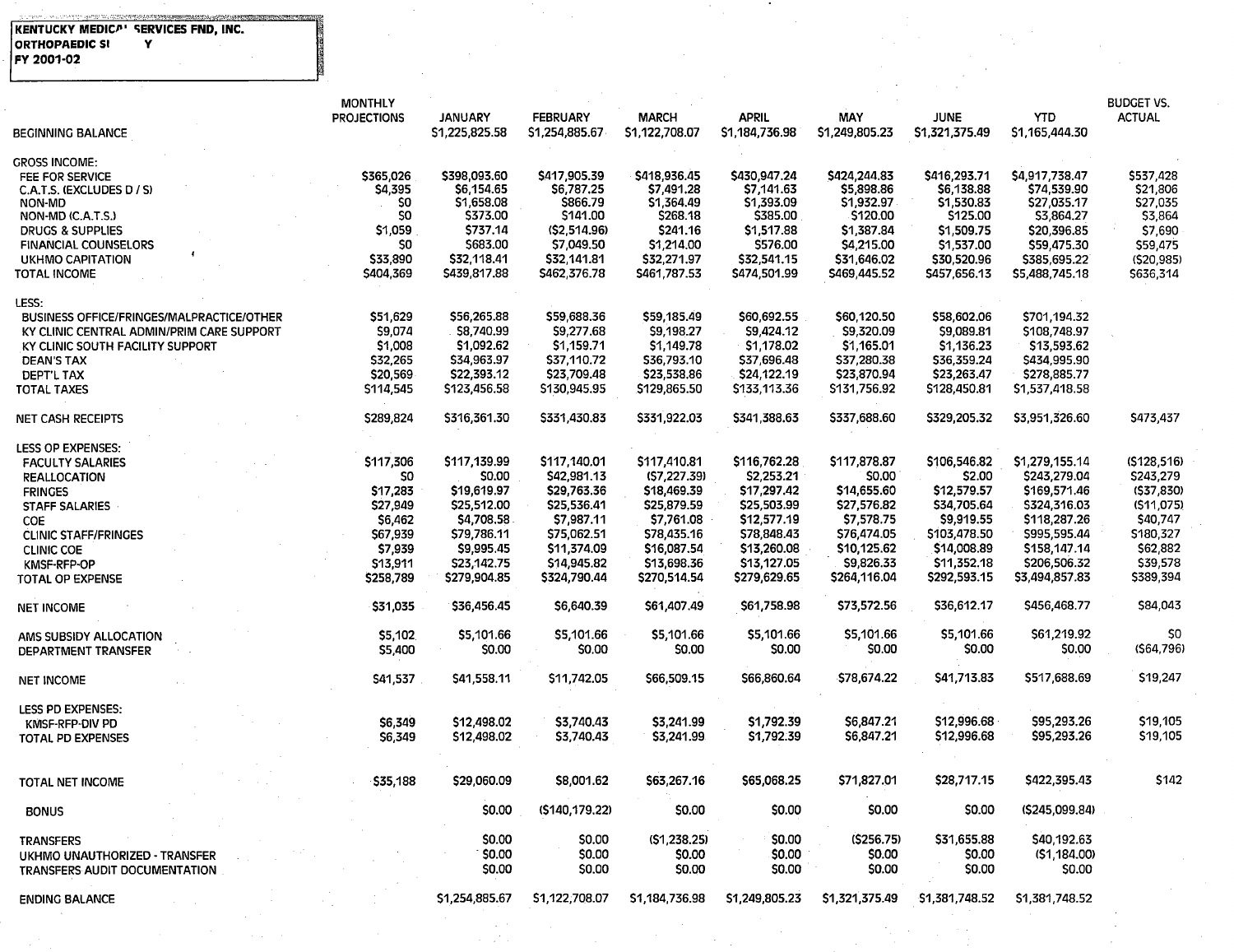Report ID: SM-485017

Kentucky Medical Services Foundation, Inc. Department of Surgery Fiscal Year 01-02

|                                | <b>June</b>     | <b>Service Mix</b> | <b>YTD</b>      | <b>YTD</b>    | <b>Fiscal Year</b> |  |
|--------------------------------|-----------------|--------------------|-----------------|---------------|--------------------|--|
| Payor                          | <b>Billings</b> | $\%$               | <b>Billings</b> | $\frac{6}{6}$ | 2000 - 2001        |  |
| <b>CONTRACTS NEGOTIATED</b>    | \$83,691        | 2%                 | \$1,031,179     | 2%            | 6%                 |  |
| <b>AETNA</b>                   | \$62,146        | 1%                 | \$991,710       | 2%            | 0%                 |  |
| <b>BLUEGRASS FAMILY HEALTH</b> | \$178,703       | 3%                 | \$2,060,145     | 3%            | 3%                 |  |
| <b>CHA HEALTH</b>              | \$303,034       | 6%                 | \$3,277,150     | 5%            | 4%                 |  |
| <b>CHAMPUS/TRICARE</b>         | \$37,159        | 1%                 | \$335,246       | 1%            | $0\%$              |  |
| <b>CIGNA</b>                   | \$58,331        | 1%                 | \$638,062       | 1%            | 0%                 |  |
| CORRECTIONAL INSTITUTIONS      | \$32,026        | 1%                 | \$457,768       | $1\%$         | $0\%$              |  |
| <b>HUMANA</b>                  | \$146,928       | 3%                 | \$1,793,971.    | 3%            | 2%                 |  |
| <b>UNITED HEALTHCARE</b>       | \$105,325       | 2%                 | \$2,110,264     | 3%            | 4%                 |  |
| <b>VETERANS ADMINISTRATION</b> | \$54,015        | 1%                 | \$554,855       | 1%            | $0\%$              |  |
| <b>AGENCY</b>                  | \$23,985        | 0%                 | \$438,776       | 1%            | 1%                 |  |
| <b>BLUE SHIELD</b>             | \$701,608       | 13%                | \$7,765,216     | 12%           | 11%                |  |
| <b>COMMERCIAL</b>              | \$645,298       | 12%                | \$6,443,056     | 10%           | 11%                |  |
| <b>GUARANTOR</b>               | \$524,296       | 10%                | \$6,226,107     | 10%           | 9%                 |  |
| <b>HUMAX</b>                   | \$396           | 0%                 | \$15,444        | 0%            | $0\%$              |  |
| MEDICAID                       | \$744,512       | 14%                | \$9,925,532     | 15%           | 16%                |  |
| <b>MEDICARE</b>                | \$1,148,530     | 21%                | \$13,728,460    | 21%           | 22%                |  |
| <b>UKHMO</b>                   | \$220,082       | 4%                 | \$2,803,303     | 4%            | 4%                 |  |
| <b>UKHP</b>                    | \$0             | 0%                 | \$23,285        | 0%            | $0\%$              |  |
| <b>WORKMAN'S COMP</b>          | \$163,425       | 3%                 | \$2,966,231     | .5%           | <b>5%</b>          |  |
| <b>SPECIAL SERVICES</b>        | \$119,887       | 2%                 | \$1,161,343     | 2%            | $1\%$              |  |

Total \$5,353,376 \$64,747,105

15-21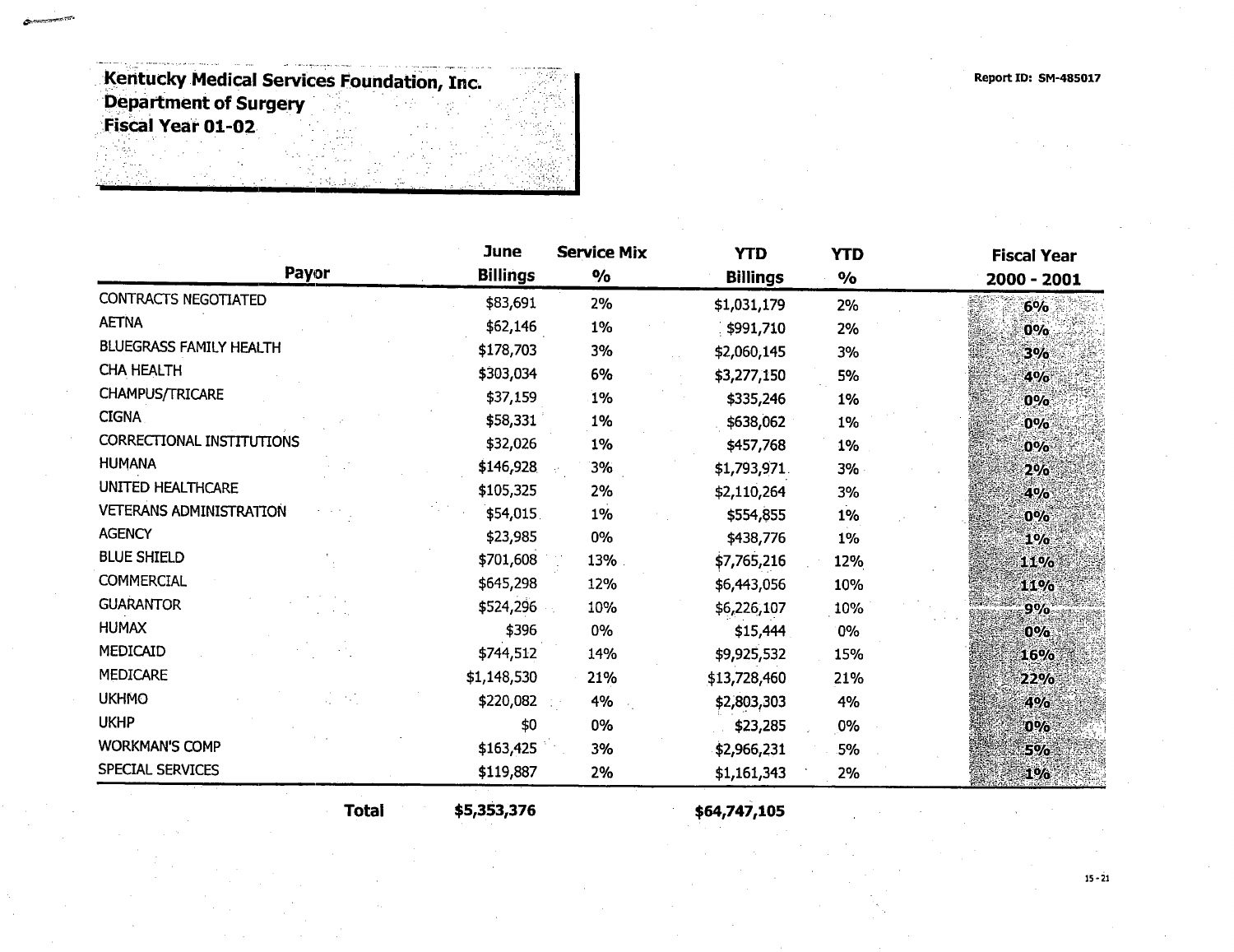## **KENTUCKY MEDICAL SERVICES** DEPARTMENT OF SURGERY DIVISION OF ORTHOPAEDIC FISCAL YEAR 01-02

| Payor                            | June<br><b>Billings</b> | <b>Service Mix</b><br>$\frac{1}{2}$ | <b>YTD</b><br><b>Billings</b> | <b>YTD</b><br>$\frac{1}{2}$ | <b>Fiscal Year</b><br>2000 - 2001 |  |
|----------------------------------|-------------------------|-------------------------------------|-------------------------------|-----------------------------|-----------------------------------|--|
| <b>CONTRACTS NEGOTIATED</b>      | \$12,834                | 1%                                  | \$200,432                     | 1%                          | 5%                                |  |
| <b>AETNA</b>                     | \$16,936                | 1%                                  | \$147,580                     | 1%                          | $0\%$                             |  |
| <b>BLUEGRASS FAMILY HEALTH</b>   | \$44,279                | 4%                                  | \$434,918                     | 3%                          | 3%                                |  |
| <b>CHA HEALTH</b>                | \$52,198                | 4%                                  | \$504,181                     | 4%                          | 3%                                |  |
| CHAMPUS/TRICARE                  | \$10,291                | 1%                                  | \$109,366                     | 1%                          | $0\%$                             |  |
| <b>CIGNA</b>                     | \$7,799                 | 1%                                  | \$84,439                      | $1\%$                       | $0\%$                             |  |
| <b>CORRECTIONAL INSTITUTIONS</b> | \$9,225                 | 1%                                  | \$78,254                      | 1%                          | 0%                                |  |
| <b>HUMANA</b>                    | \$30,616                | 3%                                  | \$373,554                     | 3%                          | 2%                                |  |
| <b>UNITED HEALTHCARE</b>         | \$22,152                | 2%                                  | \$436,975                     | 3%                          | 4%                                |  |
| <b>VETERANS ADMINISTRATION</b>   | \$0                     | $0\%$                               | \$3,914                       | 0%                          | $0\%$                             |  |
| <b>AGENCY</b>                    | \$6,442                 | 1%                                  | \$208,943                     | 2%                          |                                   |  |
| <b>BLUE SHIELD</b>               | \$186,037               | 16%                                 | \$1,574,705                   | 12%                         | $1\%$                             |  |
| <b>COMMERCIAL</b>                | \$207,099               | 18%                                 | \$2,688,642                   | 20%                         | 10%                               |  |
| <b>GUARANTOR</b>                 | \$97,298                | 8%                                  | \$1,518,614                   | 11%                         | 21%                               |  |
| <b>HUMAX</b>                     | \$0                     | 0%                                  |                               |                             | $10\%$                            |  |
| MEDICAID                         | \$91,853                | 8%                                  | \$1,601                       | 0%                          | 0%                                |  |
| <b>MEDICARE</b>                  | \$191,302               | 16%                                 | \$1,548,064                   | 11%                         | 12%                               |  |
| <b>UKHMO</b>                     |                         |                                     | \$1,768,771                   | 13%                         | 11%                               |  |
| <b>UKHP</b>                      | \$73,702                | 6%                                  | \$716,529                     | 5%                          | $6\%$                             |  |
| <b>WORKMAN'S COMP</b>            | \$0                     | 0%                                  | \$59                          | 0%                          | $0\%$                             |  |
|                                  | \$95,937                | 8%                                  | \$1,254,213                   | 9%                          | 11%                               |  |
| SPECIAL SERVICES                 | \$4,285                 | 0%                                  | \$38,528                      | 0%                          | 1%                                |  |

Total \$1,160,285 \$13,692,281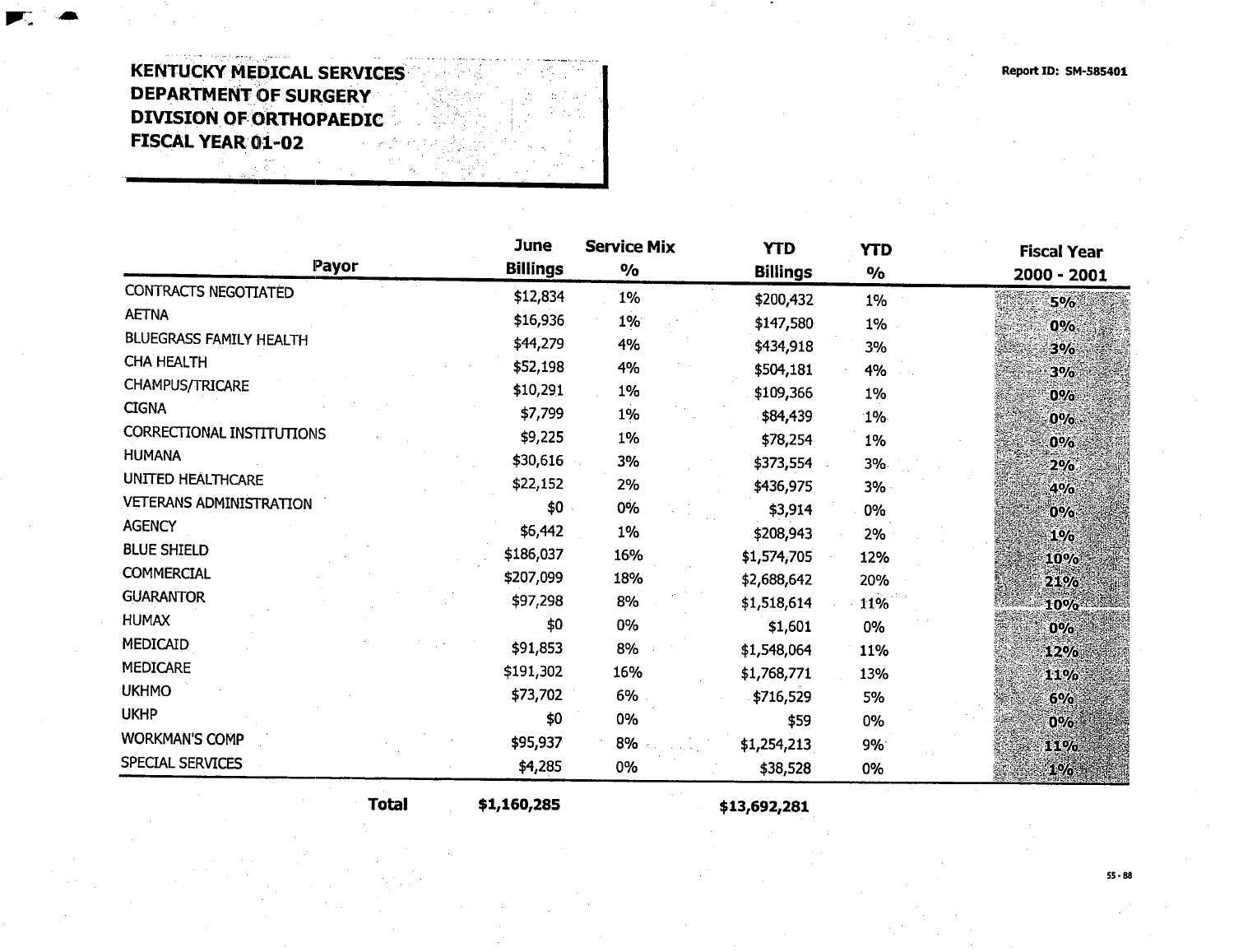# KENTUCKY MEDICAL SERVICES FND, IN<mark>C</mark><br>ORTHOPAEDIC SURGERY<br>FY 2002-03

|                                                                                        | <b>MONTHLY</b><br><b>PROJECTIONS</b> | <b>JANUARY</b>              | <b>FEBRUARY</b>            | <b>MARCH</b><br>\$1,398,696.38 | <b>APRIL</b><br>\$1,647,622.97 | MAY<br>\$1.597.240.31        | JUNE<br>\$1,609,353.84     | <b>YTD</b><br>\$1,381,748.52  | <b>BUDGET VS.</b><br><b>ACTUAL</b> |
|----------------------------------------------------------------------------------------|--------------------------------------|-----------------------------|----------------------------|--------------------------------|--------------------------------|------------------------------|----------------------------|-------------------------------|------------------------------------|
| BEGINNING BALANCE                                                                      |                                      | \$1 673,252.39              | \$1,692,004.01             |                                |                                |                              |                            |                               |                                    |
| <b>GROSS INCOME:</b><br>FEE FOR SERVICE<br>C.A.T.S. (EXCLUDES D / S)                   | \$374,323<br>S6,354                  | \$349.106.05<br>\$6,486.96  | \$326.986.88<br>\$3,684.66 | \$383,853.97<br>\$7,727.00     | \$340,656.93<br>\$6,536.75     | \$416,148.73<br>\$8,655.07   | \$406,462.42<br>\$7,440.31 | \$4,880,086.70<br>\$77,895.82 | \$388,209<br>S1,643                |
| NON-MD                                                                                 | \$4,122                              | \$142.57                    | \$22.44                    | <b>SO.00</b>                   | \$17.00                        | (5136.29)                    | \$38.59                    | \$7,487.80                    | (\$41,973)                         |
| NON-MD (C.A.T.S.)<br><b>DRUCS &amp; SUPPLIES</b>                                       | \$O<br>\$1,968                       | (515.00)<br>\$780.02        | \$0.00<br>\$1,054.56       | \$10.00<br>\$478.78            | (\$109.00)<br>\$1,280.03       | \$0.00<br>\$995.81           | (\$39.00)<br>\$589.84      | \$139.00<br>\$9,919.63        | \$139<br>(\$13,690)                |
| CONTRACT INCOME - NO TAX                                                               | \$50,352                             | \$0.00                      | \$0.00                     | \$250,327.79                   | \$0.00                         | \$0.00                       | \$0.00                     | \$397,176.23                  | (\$207,044)                        |
| SPECIAL SERVICES - REG TAX                                                             | SO                                   | \$1,410.00                  | \$3,247.50                 | \$5,025.00                     | \$3,410.00                     | \$5,111.50                   | \$5,819.00                 | \$47,758,00                   | \$47,758                           |
| FINANCIAL COUNSELORS                                                                   | \$O                                  | \$1,484.00                  | \$218.40                   | \$2,192.00                     | \$1,058.00                     | \$351.95                     | \$465.00                   | \$12,675.60                   | \$12,676                           |
| UKHMO CAPITATION                                                                       | \$32.339<br>\$0                      | \$35,335.28<br>(\$641.05)   | \$32,991.00<br>\$164.92    | \$32,550.11<br>\$4.50          | \$33,553.68<br>\$230.49        | \$35,194.87<br>(5404.41)     | \$32,491.58<br>\$14.00     | \$397,805.70<br>\$81.50       | \$9,733<br>\$82                    |
| UKHMO FEE FOR SERVICE<br>TOTAL INCOME                                                  | \$469,458                            | \$394,088.83                | \$368,370.36               | \$682,169.15                   | \$386,633.88                   | \$465,917.23                 | \$453,281.74               | \$5,831,025.98                | \$197,531                          |
|                                                                                        |                                      |                             |                            |                                |                                |                              |                            |                               |                                    |
| LESS:                                                                                  | \$53,264                             | \$50,181.80                 | \$46,937.44                | \$55,247.61                    | \$49,177.09                    | \$59,550.64                  | \$58,077.62                | \$695,655.58                  |                                    |
| BUSINESS OFFICE/FRINGES/MALPRACTICE/OTHER<br>KY CLINIC CENTRAL ADMIN/PRIM CARE SUPPORT | \$8,260                              | \$7,863.62                  | \$7,345.87                 | \$8,627.05                     | S7.708.92                      | \$9,301.15                   | \$9,053.85                 | \$108,326.07                  |                                    |
| KY CLINIC SOUTH FACILITY SUPPORT                                                       | \$1,033                              | \$982.95                    | \$918.23                   | \$1,078.38                     | \$963.61                       | \$1,162.64                   | \$1,131.73                 | \$13,540.75                   |                                    |
| <b>DEAN'S TAX</b>                                                                      | \$37,069                             | \$31,454.50                 | \$29,383.47                | \$34,508.21                    | \$30,835.67                    | \$37,204.62                  | \$36,215.38                | \$433,304.27                  |                                    |
| DEPT'L TAX                                                                             | \$21,064                             | \$20,058.75                 | \$18,733.11                | \$34,766.21                    | \$19,653.05                    | \$23,710.99                  | \$23,087.29                | \$296,876.43                  |                                    |
| <b>TOTAL TAXES</b>                                                                     | \$120,690                            | \$110,541.62                | \$103,318.12               | \$134,227.46                   | \$108,338.34                   | \$130,930.04                 | \$127,565.87               | \$1,547,703,10                |                                    |
| NET CASH RECEIPTS                                                                      | \$348,768                            | \$283,547.21                | \$265,052.24               | \$547,941,69                   | \$278,295.54                   | \$334,987.19                 | \$325,715.87               | \$4,283,322.88                | \$98.109                           |
| LESS OP EXPENSES:                                                                      |                                      |                             |                            |                                |                                |                              |                            |                               |                                    |
| <b>FACULTY SALARIES</b>                                                                | \$107,814                            | \$107,801.40                | \$109,547.71               | \$111,240.94                   | \$109,448.00                   | \$128,739.57                 | \$106,208.47               | \$1,318,980.15                | \$25.207                           |
| REALLOCATION<br><b>FRINCES</b>                                                         | SO.<br>\$19,796                      | (560.668.66)<br>\$24,078.72 | \$6,846.04<br>\$43,093.18  | \$2,849.85<br>\$21,900.77      | \$0.35                         | (\$21,269.53)<br>\$20,980.18 | \$5,369.69                 | (\$189,397,18)                | (\$189,397)                        |
| <b>STAFF SALARIES</b>                                                                  | \$33,239                             | \$26,961.78                 | \$26,851.65                | \$26,925.38                    | \$19,509.22<br>\$27,268.13     | \$26,162,87                  | \$16,384.65<br>\$43,109.49 | \$228,242.03<br>\$374,573.39  | (59,309)<br>(\$24,896)             |
| COE.                                                                                   | \$8,323                              | \$2,497.97                  | \$7,548.26                 | \$8,316.13                     | \$8,716,97                     | \$3,107.90                   | \$14,811.62                | \$74,279.29                   | (\$25,591)                         |
| <b>CLINIC STAFF/FRINGES</b>                                                            | \$84,707                             | \$75,533.62                 | \$75,336.89                | \$77,671.13                    | \$82,629.00                    | \$84,534,78                  | \$119,653.36               | \$986,070.30                  | (\$30,409)                         |
| <b>CLINIC COE</b>                                                                      | \$8,030                              | \$10,580.78                 | \$13,090.12                | \$5,185.87                     | \$4,761.92                     | \$4,771.08                   | \$18,479.90                | \$117,212.84                  | \$20,853                           |
| KMSF-RFP-OP                                                                            | \$14,739                             | \$5,355.91                  | \$8,676.29                 | \$3,814.97                     | \$7,587.68                     | \$12,158.42                  | \$45,693.92                | \$166,484.16                  | (\$10,379)                         |
| TOTAL OP EXPENSE                                                                       | \$276,697                            | \$192,141.52                | \$290,990.14               | \$257,905.04                   | \$259,921.27                   | \$259,185.27                 | \$369,711.10               | \$3,076,444.98                | (\$243,920)                        |
| <b>NET INCOME</b>                                                                      | \$72,071                             | \$91,405.69                 | (\$25,937.90)              | \$290,036.65                   | \$18,374.27                    | \$75,801.92                  | (\$43,995.23)              | \$1,206,877.90                | \$342,029                          |
| AMS SUBSIDY ALLOCATION                                                                 | \$3,307.67                           | \$3,307.64                  | \$3,307.64                 | \$3,307.64                     | \$3,307.64                     | \$3,307.64                   | \$3.307.64                 | \$59,691.66                   | (\$0)                              |
| DEPARTMENT TRANSFER                                                                    | \$1,712                              | \$0.00                      | S0.00                      | \$0.00                         | \$0.00                         | \$0.00                       | \$41,948.15                | \$87,973.61                   | \$67,430                           |
| NET INCOME                                                                             | \$77,090                             | \$94,713.33                 | (\$22,630.26)              | 0293.344.29                    | \$21,681.91                    | \$79,109.56                  | \$1,260.56                 | \$1,334,543.17                | \$409,458                          |
| LESS PD EXPENSES:                                                                      |                                      |                             |                            |                                |                                |                              |                            |                               |                                    |
| <b>EACULTY SALARIES</b>                                                                | \$42,329                             | \$42,829.00                 | \$42,829.00                | \$42,829.00                    | \$42,829.00                    | 542.829.00                   | \$42,829.00                | \$513,948.00                  | (52)                               |
| <b>FRINGES</b>                                                                         | \$7.523                              | \$7,523.00                  | \$7,523.00                 | \$7,523.00                     | \$7,523.00                     | \$7,523.00                   | \$7,523.00                 | \$90,276,00                   | S6                                 |
| COE<br>STAFF SALARIES                                                                  | \$2,922<br>\$1,035                   | \$2,922.00<br>\$1,085.00    | \$2,922.00<br>\$1,085.00   | \$2,922.00<br>\$1,085.00       | \$2,922.00<br>\$1,085.00       | \$2,922.00<br>\$1,085.00     | \$2,922.00<br>\$1,085.00   | \$35,064.00<br>\$13,020,00    | (53)<br>(53)                       |
| KMSF-RFP-DIV PD                                                                        | \$13,483                             | \$18,788.21                 | \$16,387.79                | \$15,656.82                    | \$17,705.57                    | \$12,280.77                  | \$13,280.38                | \$171,423.56                  | \$9,631                            |
| KMSF-SPORTS WILDCAT SYMPOSIUM                                                          | SO.                                  | \$2,161.00                  | \$0.00                     | \$0.00                         | \$0.00                         | \$0.00                       | \$206.53                   | \$8,662,48                    | \$8,662                            |
| TOTAL PD EXPENSES                                                                      | \$67.842                             | \$75,308.21                 | \$70,746.79                | \$70,015.82                    | \$72,064.57                    | \$66,639.77                  | \$67,845.91                | \$832,394.04                  | \$18,291                           |
|                                                                                        |                                      |                             |                            |                                |                                |                              |                            |                               |                                    |
| TOTAL NFT INCOME                                                                       | \$9,248                              | \$19,405.12                 | (\$93,377.05)              | \$223,328.47                   | (550, 382.66)                  | 512,469.79                   | (566, 585, 35)             | \$502.149.13                  | \$391,167                          |
| <b>POMUS</b>                                                                           |                                      | \$0.00                      | (\$199,930.58)             | \$0.00                         | \$0.00                         | \$0.00                       | \$0.00                     | (\$364,607.52)                |                                    |
| <b>IGT TRANSFER</b>                                                                    |                                      | \$0.00                      | \$0.00                     | \$150,183.52                   | \$0.00                         | \$0.00                       | \$0.00                     | \$150,183.52                  |                                    |
| <b>IGT BONUS</b>                                                                       |                                      | \$0.00                      | \$0.00                     | (\$124,585.40)                 | \$0.00                         | \$0.00                       | \$0.00                     | (\$124,585.40)                |                                    |
| <b>TRANSFERS</b>                                                                       |                                      | (\$653.50)                  | \$0.00                     | \$0.00                         | \$0.00                         | (5356.26)                    | \$0.00                     | (S2, 119.76)                  |                                    |
| DEAN'S TAX RELIEF                                                                      | \$4,028                              | \$0.00                      | \$0.00                     | \$0.00                         | \$0.00                         | \$0.00                       | \$0.00                     | \$0.00                        |                                    |
| UKHMO UNAUTHORIZED - TRANSFER                                                          |                                      | <b>SO.00</b>                | \$0.00                     | 50.00                          | \$0.00                         | \$0.00                       | \$0.00                     | \$0.00                        |                                    |
| <b>TRANSFERS AUDIT DOCUMENTATION</b>                                                   |                                      | \$0.00                      | \$0.00                     | \$0.00                         | \$0.00                         | \$0.00                       | \$0.00                     | \$0.00                        |                                    |
| <b>ENDING BALANCE</b>                                                                  |                                      | \$1,692,004.01              | \$1,398,696,38             | \$1,647,622.97                 | \$1,597,240.31                 | \$1,609,353.84               | \$1,542,768.49             | \$1,542,768.49                |                                    |